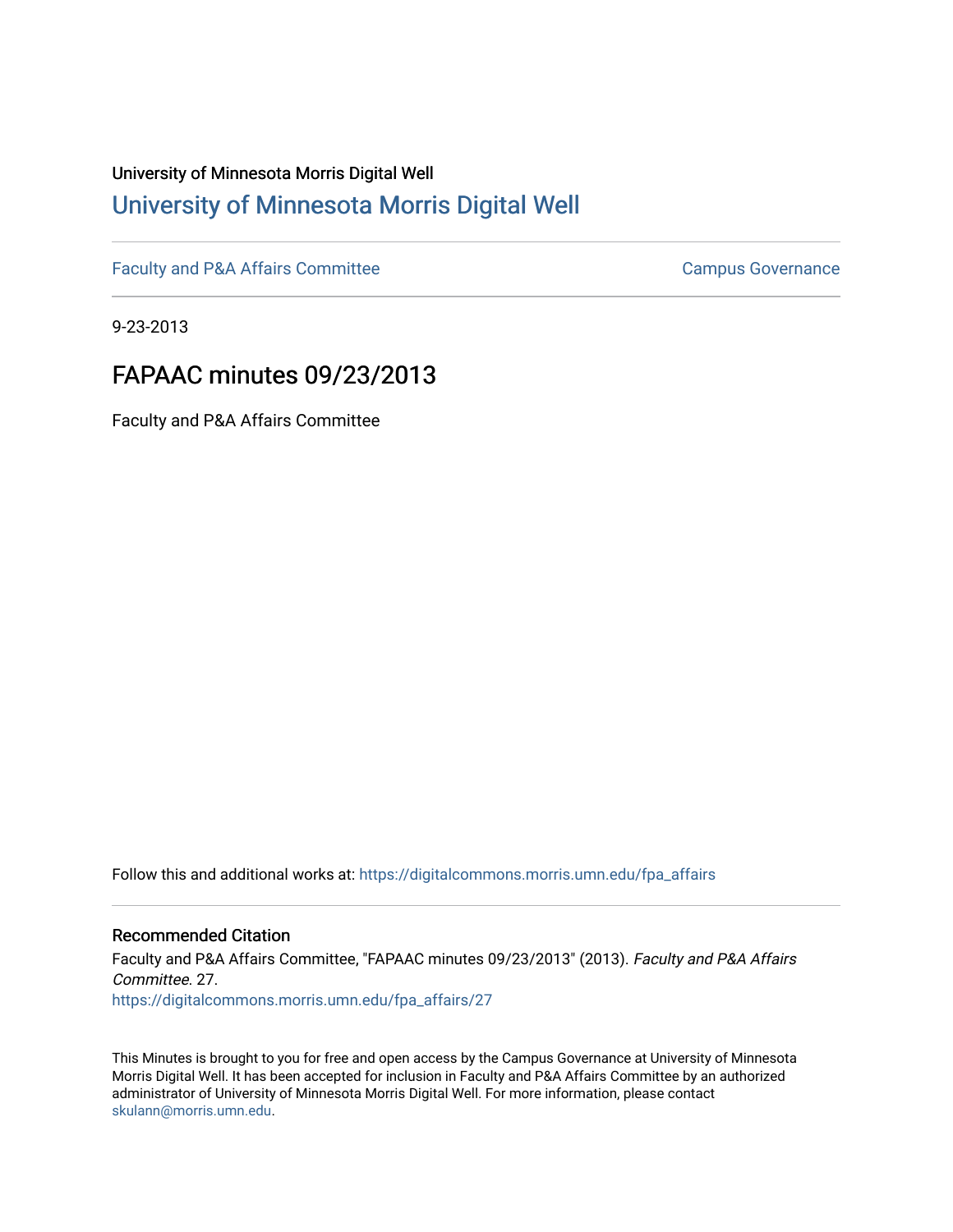### **Faculty and P & A Affairs Committee**

Minutes of Monday, September 23, 2013

*The following topics were discussed: email to campus, future meeting dates, inviting Dean Finzel to meet with the committee, P & A leave request, faculty sabbatical supplement, faculty & P & A search process, FAPAAC salary report, and other issues.*

Present: Roger Wareham, Tom Ladner, Athena Kildegaard, Peh Ng, Kevin Stefanek, Dave Roberts, Vicki Graham and Sara Haugen. Absent: Cyrus Bina, Laddie Arnold.

**Minutes:** The September 5, 2013 minutes were reviewed. A motion to approve with minor correction, seconded and passed.

**Inviting issues for the committee to address (e-mail):** R Wareham has yet to send out an email to campus. He will do so this week inviting campus to send issues for the committee to address; it will list the committee charge.

**Committee meeting dates:** With not many committee open meeting times to work with, the most workable committee meeting day and time will be various Monday's from 9:00 – 10:00 a.m. Since this does not work for all members, the membership committee will find a new Social Science representative. The following dates have been set for meeting: October 7, October 28, November 18, and December 9, 2013.

**Dean Finzel to attend committee meeting:** R Wareham confirmed next meeting on October 7, Dean Finzel is available to attend. If committee has any topics that would like to be addressed, please email to R Wareham; otherwise, topics for discussion will be faculty sabbatical supplement, faculty and P & A search process,  $P \& A$  leaves. If time permits other possible issues, air/heat conditions across campus, Academic Center for Enrichment, and Director of Assessment/Institutional planning position.

**P & A leave request question**: Did anyone know why last year's P & A leave request was denied? Probably was due to costs, backfill, and how would position be covered? R Wareham suggested asking Dean as to what are some of the challenges and how would someone be granted a P & A leave.

**Faculty sabbatical supplement:** Discussion from the committee on this topic included - the committee did talk to the Dean last year about this topic but did not ask last time about the required UMM match, if we were able to get more funds from provost office, and would UMM be able to match more. The central office funds up to the lesser of 30% or \$30,000 and UMM must match 1/3 of supplement that central is allocating. A key sentence from the provost website states that a portion of this central fund is allocated to each college and campus based on its proportion of the university's tenured faculty. If this is accurate, then UMM is likely way short of getting the appropriate amount. We believe the application process has changed from a competitive one to everyone who applies is given a piece of the amount. Not everyone has applied even though they are elibible. Why does UMM have an application process if the supplement is getting divided equally? Not all people use the supplement as some people take sabbaticals and are receiving funds from another position they have taken and others receive some external funds.

Some suggestions were given to collect data on prior faculty sabbatical supplement amounts? Can we get information from the last 5 to 10 years, the number of people who have gone on sabbatical, how many have applied, how much they received from central and how much from UMM? R Wareham will ask Dean's office if they have this information and will share with committee.